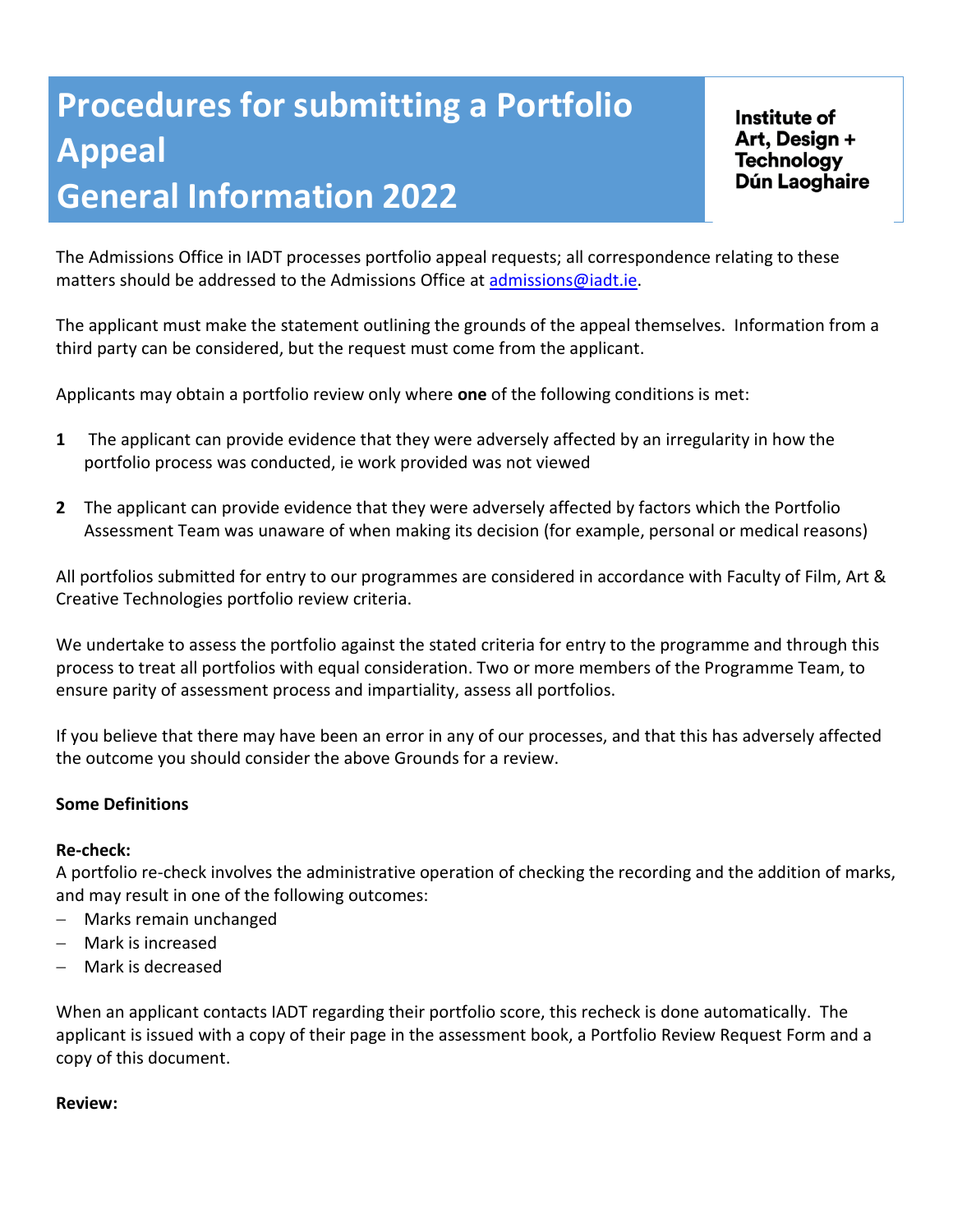This involves the re-consideration in detail of all parts of the existing portfolio material by the Portfolio Assessment Team. The original marks will be re-considered in full by this Team*.* A Review may result either in (a) scores being amended in a positive or negative direction or (b) in no change to the original score.

### **Procedure for Portfolio Appeals**

- **1** An appeal must be submitted, via a completed Portfolio Review Request Form, **not later than 5.00 pm on**  12 May 2022 to [admissions@iadt.ie](mailto:admissions@iadt.ie) - please note that this deadline is strictly adhered to.
- **2** The submission should specify the grounds on which the appeal is being sought and contain all the information that the student requires to have taken into account.
- **3** All relevant documentary evidence should be provided, for example in the event of the appeal being lodged on medical grounds.
- **4** In the matter of a Review, the Head of Department will conduct a screening of applications and must be satisfied that the applicant has established clearly the grounds for a review. Where they are satisfied that a review is warranted a suitable date is organised for the return of the portfolio to IADT and a review is carried out.

The outcome of the Review is communicated by email to the candidate.